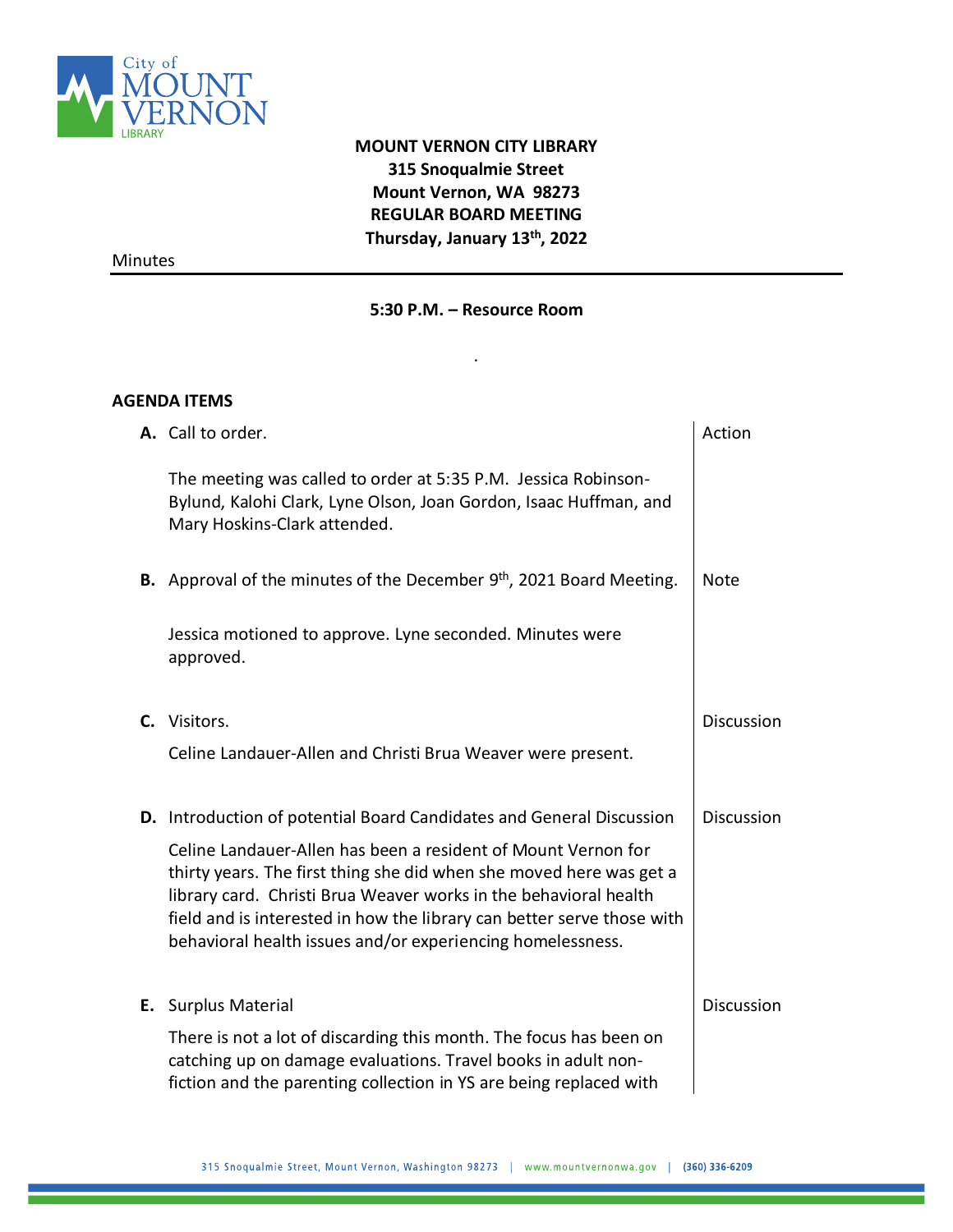updated materials.

**F.** Budget Reports

The December tax deposit has not yet been made. We are only 120,000 from budget plan. The computer, cash drawer, and credit card reader will go into use next week. A by-product of eliminating fines is that more materials are being returned. Kalohi asked about the funds that were removed from the interest earnings budget line.

Expenditures in operating supplies were over 14,000 in the red this year due to the RFID project. There is a relationship between the budgets for operating supplies and programs. Staff will be meeting to review and plan for the upcoming year. Overall, we spent about 80% of total budget so the excess will go back to the library fund.

**G.** Statistics

The board reviewed December and year end statistics. Total circulations are up, however there is a decrease usage in audiovisual materials. Programming is a challenge. YS has added a fourth story time and attendance is increasing. Adult programming has been put on hold with the recent surge in Covid cases. Two hundred and nine library cards were added from the Mount Vernon School District this week. Jessica asked about the process for student cards. MVCL wanted all students to receive card unless parent/guardian opted out, but the school district decided to make it an opt in program.

- **H.** Director's reports
	- a. Library Vandalism

On January 8th at approximately 2:30 a.m. a window in the library was damaged by gunshots fired from a vehicle over a block away. It appears to have been random incident. The window is quite large so replacement will be expensive but covered by insurance.

b. Building Project

They finished a revision of the staff area. Changes included seating for everyone, staff lockers, cart storage, and better usage of space for the book drop processing. Additionally, there were changes to the storage area to allow for more privacy for the staff and a more secure area to shelter in place. There was an adjustment to the green carbon impact of the building. The updated digital walkthrough is now on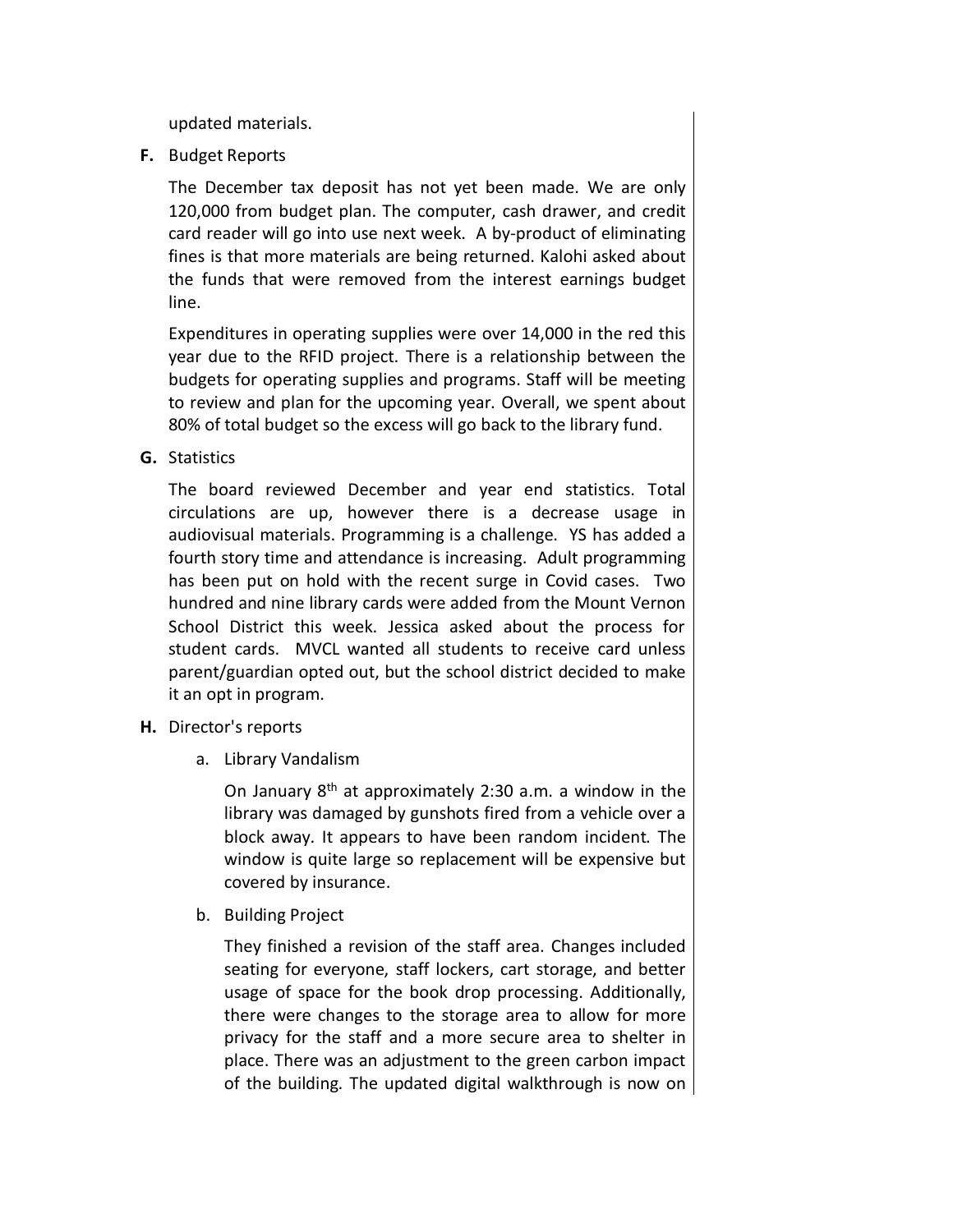YouTube.

c. Collection Update

Mary is taking over the DVD collection and will analyze shifting trends in DVD usage and explore digital options. There is a focus in developing the teen collection. In most public libraries, 25% of usage is teens. At MVCL, it is 5%. One of the challenges has been a lack of space for that group. Katie and Tommie are adding popular titles including lots of manga. The hope is that they establish a core audience before moving to the new building where teens will have their own designated space.

d. Staffing Update

Interviews for Anita's position will start shortly. The posting for the library assistant in public services closes next week. Gladiz, a new hire in outreach, started today. HR is taking another pass at the job description for the outreach/fundraiser position.

- **I.** Quick Advice
	- a. Customer Service Policy

MVCL's original customer service policy was written in 2001 and has not changed much since. It was a copy of a standard library policy, so it needs to be updated and made our own. Isaac deleted extremely specific customer service activities and replaced it with guiding principles and customer expectations. Joan had emailed her suggestions to Isaac prior to this meeting. Since we want the library to be a welcoming and safe space, Kalohi suggested mentioning the ADA policy or referring to it in this policy. The Board will review again at the next meeting.

- **J.** Around the Table (trustee comments/questions)
	- a. Joan has been in contact with Library Foundation Board members to create opportunities for both groups, along with the Friends of the Library, to get to know each other and build community. One idea was to pair people off in small groups at first and then eventually host a large group on Zoom.
	- b. While Lyne sat in her car before the meeting, she watched about ten people stop by the Little Free Library in front of the building. She then shared two quotes about the

Report/Discussion

**Discussion**